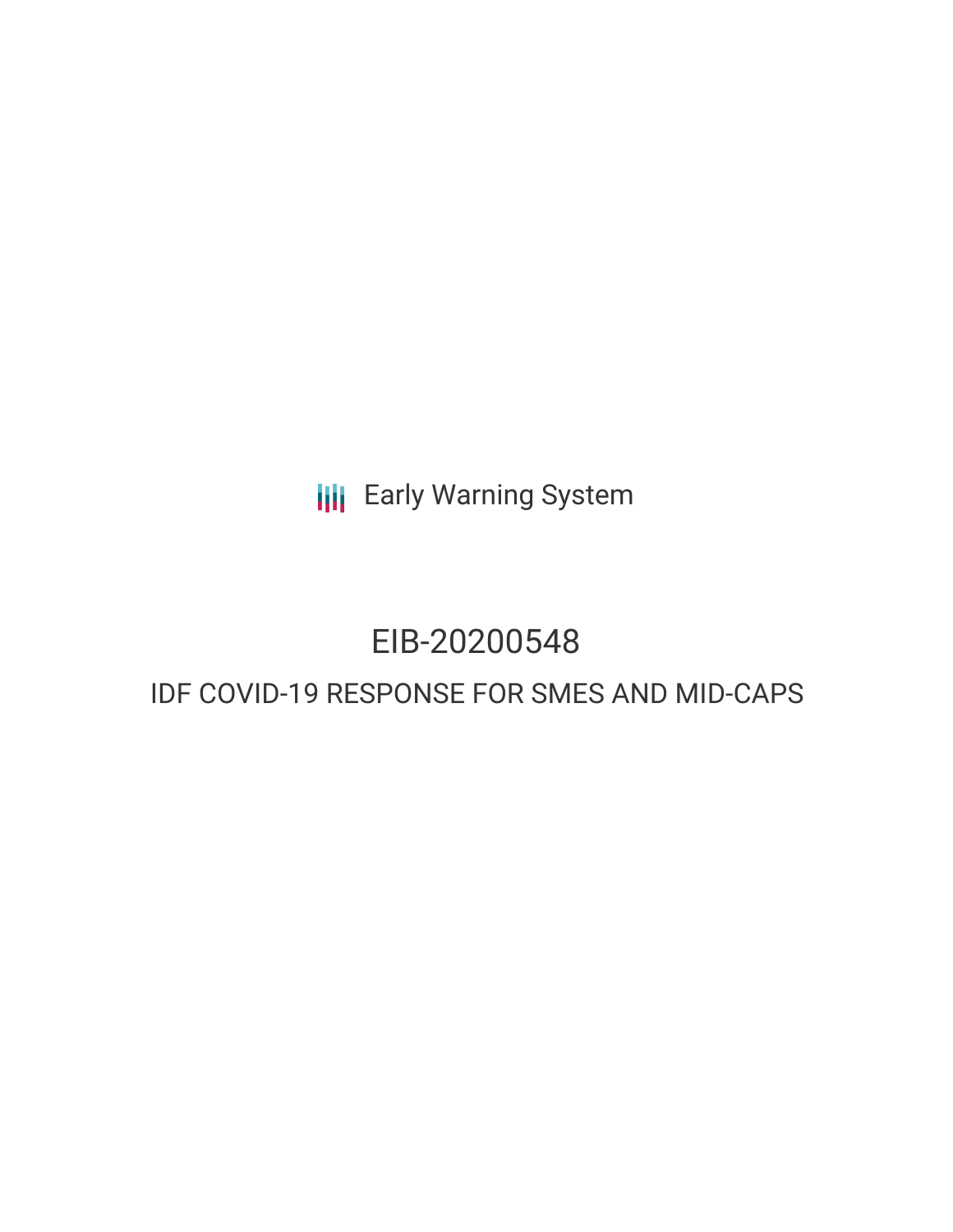

#### **Quick Facts**

| <b>Countries</b>               | Montenegro                                                            |
|--------------------------------|-----------------------------------------------------------------------|
| <b>Financial Institutions</b>  | European Investment Bank (EIB)                                        |
| <b>Status</b>                  | Approved                                                              |
| <b>Bank Risk Rating</b>        | U                                                                     |
| <b>Voting Date</b>             | 2020-09-11                                                            |
| <b>Borrower</b>                | INVESTMENT AND DEVELOPMENT FUND OF MONTENEGRO JSC, ACCEPTABLE BANK(S) |
| <b>Sectors</b>                 | <b>Education and Health, Finance</b>                                  |
| <b>Investment Type(s)</b>      | Loan                                                                  |
| <b>Investment Amount (USD)</b> | $$59.23$ million                                                      |
| <b>Loan Amount (USD)</b>       | $$59.23$ million                                                      |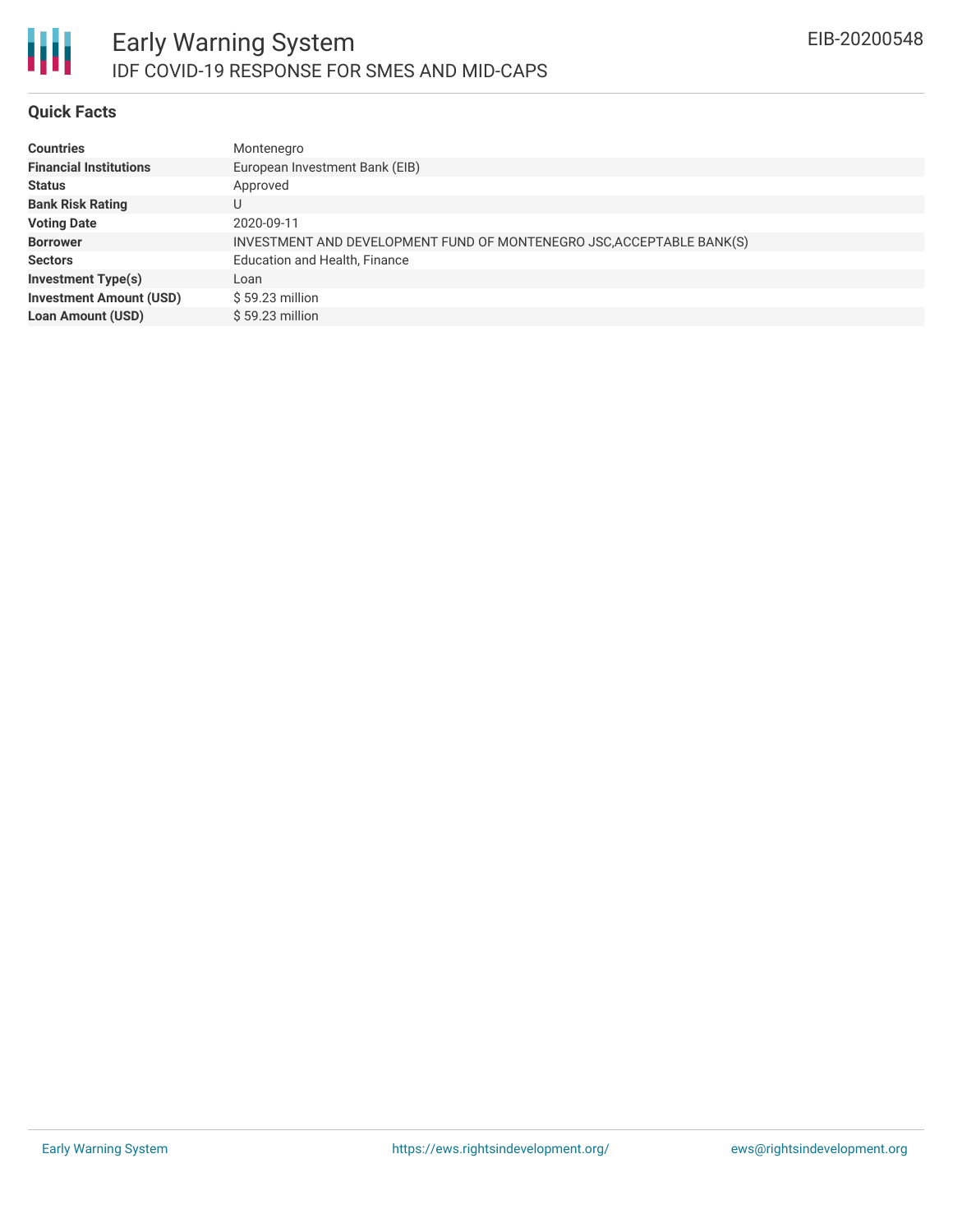

#### **Project Description**

According to EIB website, the transcation aims to support small and medium-sized enterprises (SMEs), midcaps and public sector entities and contribute to mitigating the COVID-19-induced economic impact in Montenegro.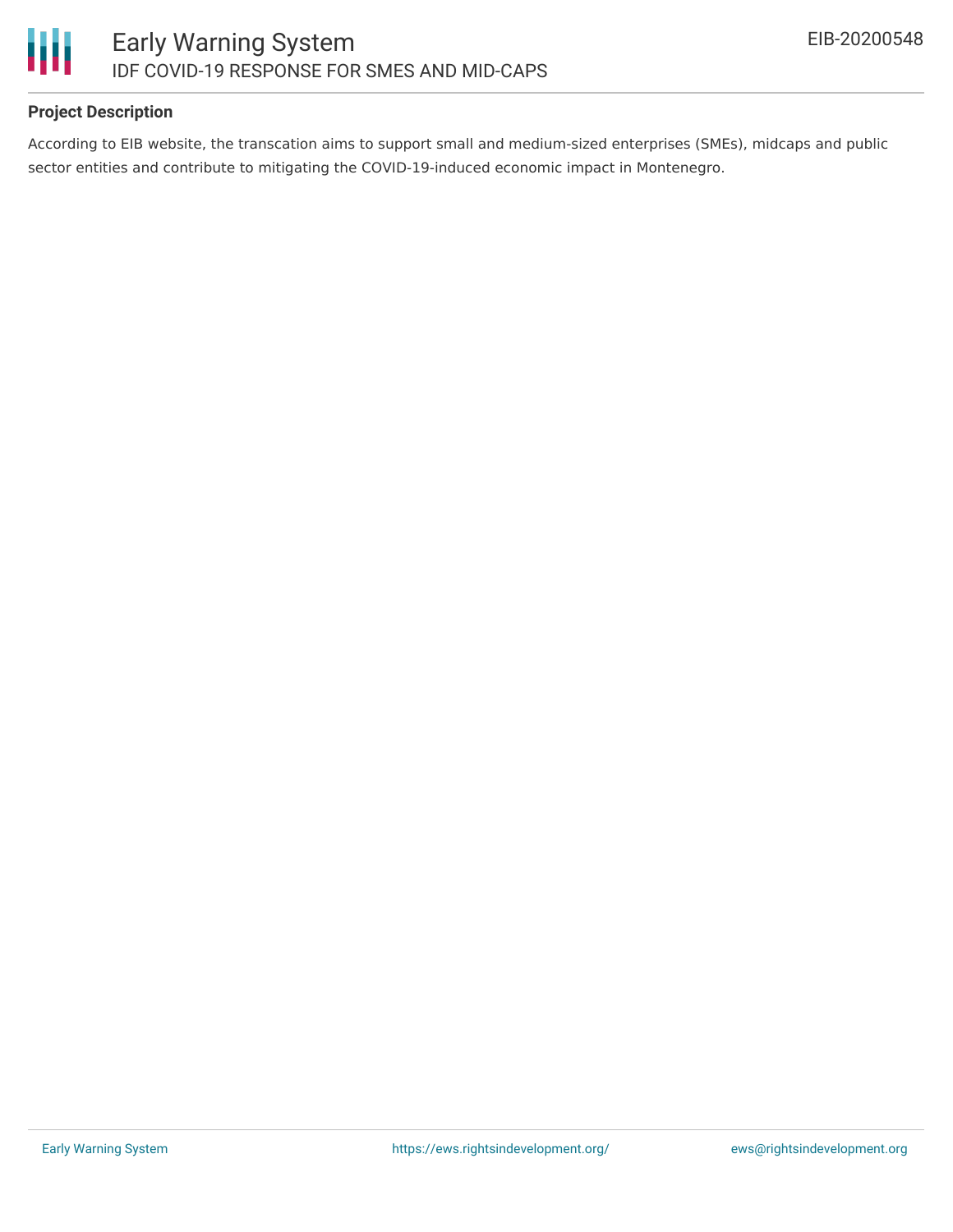#### **Investment Description**

European Investment Bank (EIB)

#### **Financial Intermediary**

Financial Intermediary: A commercial bank or financial institution that receives funds from a development bank. A financial intermediary then lends these funds to their clients (private actors) in the form of loans, bonds, guarantees and equity shares. Financial intermediaries include insurance, pension and equity funds. The direct financial relationship is between the development bank and the financial intermediary.

INVESTMENT AND [DEVELOPMENT](file:///actor/3109/) FUND OF MONTENEGRO JSC (Financial Intermediary)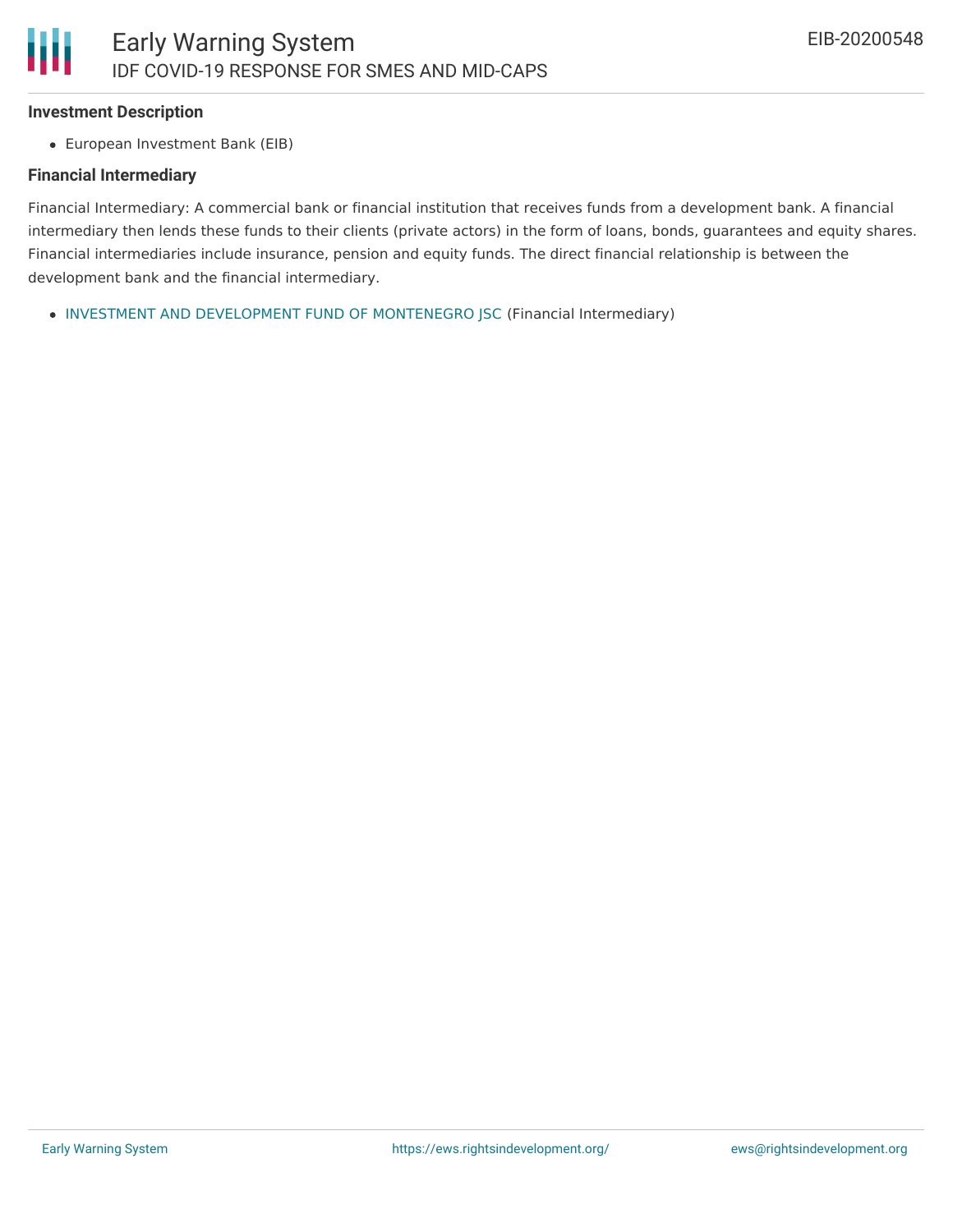#### **Contact Information**

No contact information provided at the time of disclosure.

#### **ACCOUNTABILITY MECHANISM OF EIB**

The EIB Complaints Mechanism is designed to facilitate and handle complaints against the EIB by individuals, organizations or corporations affected by EIB activities. When exercising the right to lodge a complaint against the EIB, any member of the public has access to a two-tier procedure, one internal - the Complaints Mechanism Office - and one external - the European Ombudsman. A complaint can be lodged via a written communication addressed to the Secretary General of the EIB, via email to the dedicated email address complaints@eib.org, by completing the online complaint form available at the following address: http://www.eib.org/complaints/form, via fax or delivered directly to the EIB Complaints Mechanism Division, any EIB local representation office or any EIB staff. For further details, check:

http://www.eib.org/attachments/strategies/complaints\_mechanism\_policy\_en.pdf

When dissatisfied with a complaint to the EIB Complaints Mechanism, citizens can then turn towards the European Ombudsman. A memorandum of Understanding has been signed between the EIB and the European Ombudsman establishes that citizens (even outside of the EU if the Ombudsman finds their complaint justified) can turn towards the Ombudsman on issues related to 'maladministration' by the EIB. Note that before going to the Ombudsman, an attempt must be made to resolve the case by contacting the EIB. In addition, the complaint must be made within two years of the date when the facts on which your complaint is based became known to you. You can write to the Ombudsman in any of the languages of the European Union. Additional details, including filing requirements and complaint forms, are available at: http://www.ombudsman.europa.eu/atyourservice/interactiveguide.faces